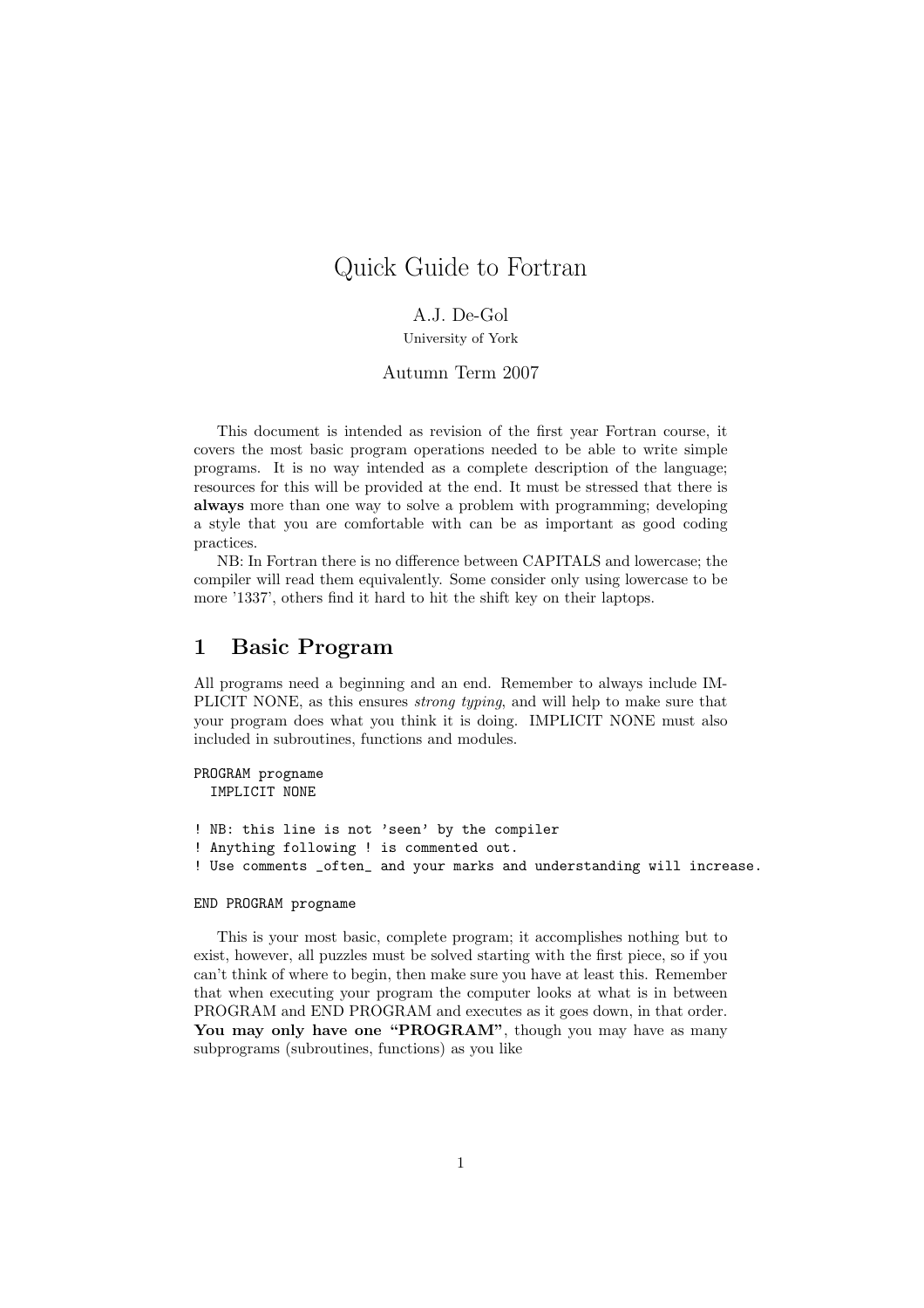## 2 Binary Operations

To do calculations in a program you will need to know what syntax corresponds to an equivalent mathematical operator:

| $+$ :      | add              | e.g. a+b   |                         |
|------------|------------------|------------|-------------------------|
| $-1$       | subtract         | e.g. a-b   |                         |
| $*$ :      | multiply         | e.g. a*b   |                         |
| $\prime$ : | divide           | e.g. $a/b$ |                         |
| **:        | raise to a power | e.g. a**b  | (a.k.a. exponentiation) |

Ordering is also very important; this is like when entering long sums into a calculator. In order of what will be evaluated first we have: Powers, multiplication, division, additions and subtraction. For example:

 $4.0**2*3.0/4.0+1.0 = 160.*3.0/4.0+1.0 = 48.0/4.0+1.0 = 12.0+1.0 = 13.0$ 

To avoid confusion one may use brackets, in which case anything within the brackets will be evaluated before anything else.

## 3 Variables

### 3.1 Types and Declarations

Manipulating variables is the bread and butter of programming (understanding variables requires knowledge of algebra,  $a = b + c$ , for example). The types of variables we will be concerned with over this course may be split into three branches: integer, real and boolean/logical. NB: Fortran can also handle complex numbers (kind=16) as well as derived types (see resources).

Declaring of all variables is done before any operations (e.g.  $a = b$  is an **assignment** operation and  $1.0*2.0$  is a multiplication operation), and after IMPLICIT NONE:

```
real :: a, var1, a_var
integer :: b
logical :: c
```
Note the syntax. **TYPE** followed by :: and then the **variable name**/s. To declare more than one variable of the same type, simply separate the variable names with a comma. Variable names must start with a letter, after which they can contain numbers and a few select special characters, e.g. underscores.

Integers and reals are handled differently by the machine. Integers take the form  $-1, 0, 1, 2, 3$  etc, they are purely whole numbers. Their main use comes in as: loop counters; declaring array sizes; assigning unit numbers to external files; indices algebra etc.

Real numbers are of the form: 1.89769876, 7896.3423400, 1.12e10 and so on, anything with a decimal place; they are predominantly used for calculations. The last example (1.12 e10) is scientific notation... Fortran is predominantly used for high-performance science simulations!

Boolean or logical variables work as polar opposites: true/false; 1 or 0, on/off, etc. They are used to test if a condition is true or false and then to act upon the result.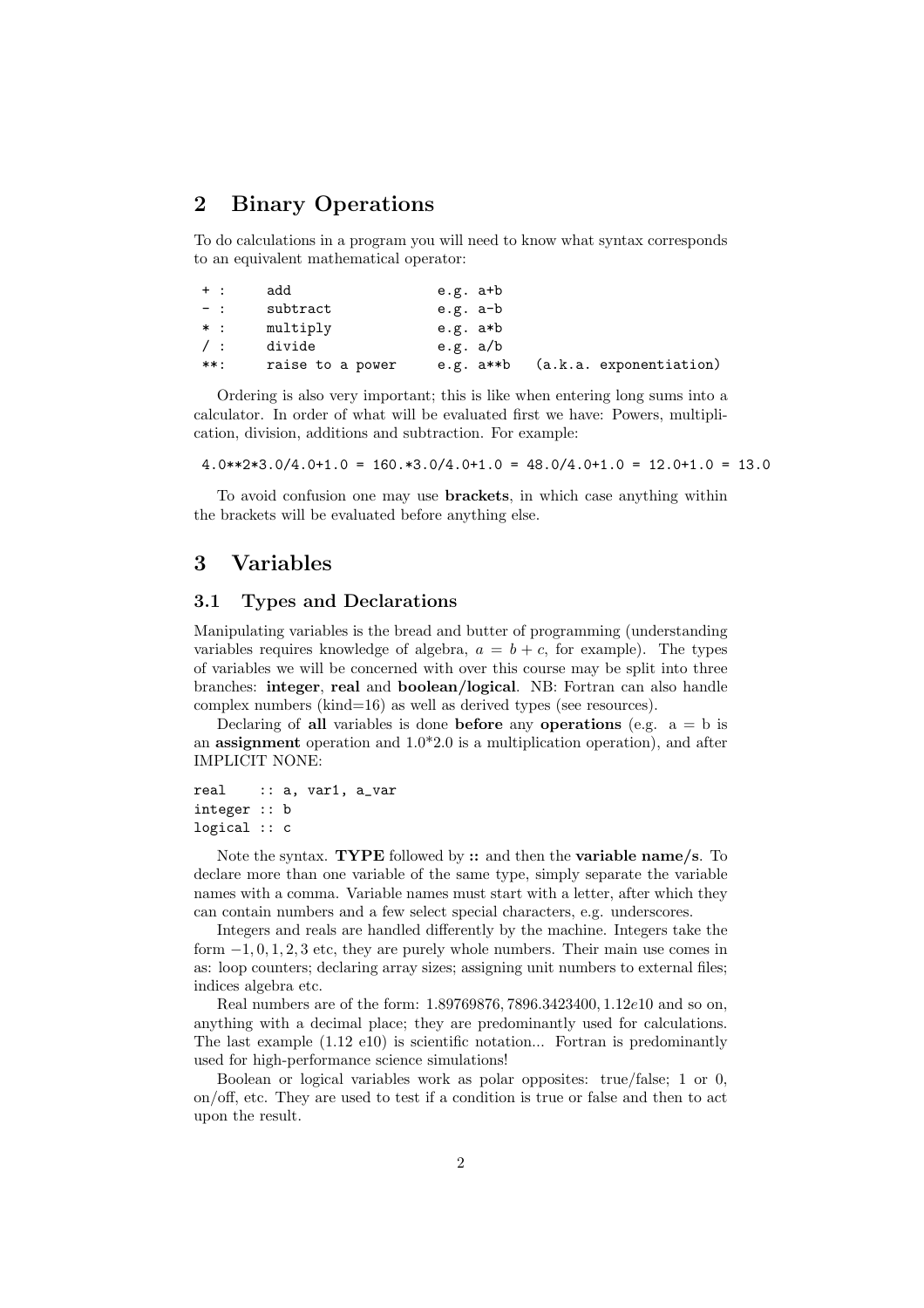To assign a value to a variable, after it has been declared, is done by stating the variable you wish to change, then an  $=$  sign and then the assignment, for instance:

```
a = 1.903var1 = 14. ! note the single '.' to indicate as var1 is real
b = 2 ! no dot as b is integer
a_var = 2.0**2 ! This is 2 squared: note the decimal point is absent on the power term.
c = .true. ! logical declaration, alt: .false.
```
### 3.2 Parameters

When you have a number that doesn't vary, e.g.  $\pi$ , you may declare it as a parameter. It will be unchangeable throughout the programs course. The declaration is the same as any variable but with an addition after the type.

```
real, parameter :: pi = 3.14159265
integer, parameter :: MaxNumOfPlayers = 100
```
#### 3.3 Precision

So far we have been using what is known as **single precision** variables; these have well defined limits dependent on machine architecture and OS. But what happens when you want to represent (as we will) much bigger numbers, with much more precision? The answer is to use double precision variables. My preffered way of using double precisions is as follows: Declare a double precision parameter (dp - one point zero 'd' zero) and then use this in all other declarations by putting the variable name in brackets after variable type:

integer, parameter :: dp=kind(1.0d0) ! Do this before ANY others  $real(dp) :: a, b$  ! a and b are now double precision

NB: There is a rounding error pitfall to watch out for here. If variable 'a' is double precision, one must be careful when using it to make use of it being double. That is:

 $a = 0.0$ 

May give a to be 0.0000000248192746. The extra precision contains whatever was previously in memory. Therefore we can make sure it is double precision zero (0.0000000000000000) by appending a dp tag to the end:

 $a = 0.0$  dp

Note the underscore and then the dp. For clarity, you may call your DP variable anything, for example:

```
integer, parameter :: example = kind(1.0d0)
real(example) :: aVariable
aVariable = 0.0_example
```
Is equivalent to before.

See: SELECTED\_REAL\_KIND and SELECTED\_INT\_KIND for even more precisional control.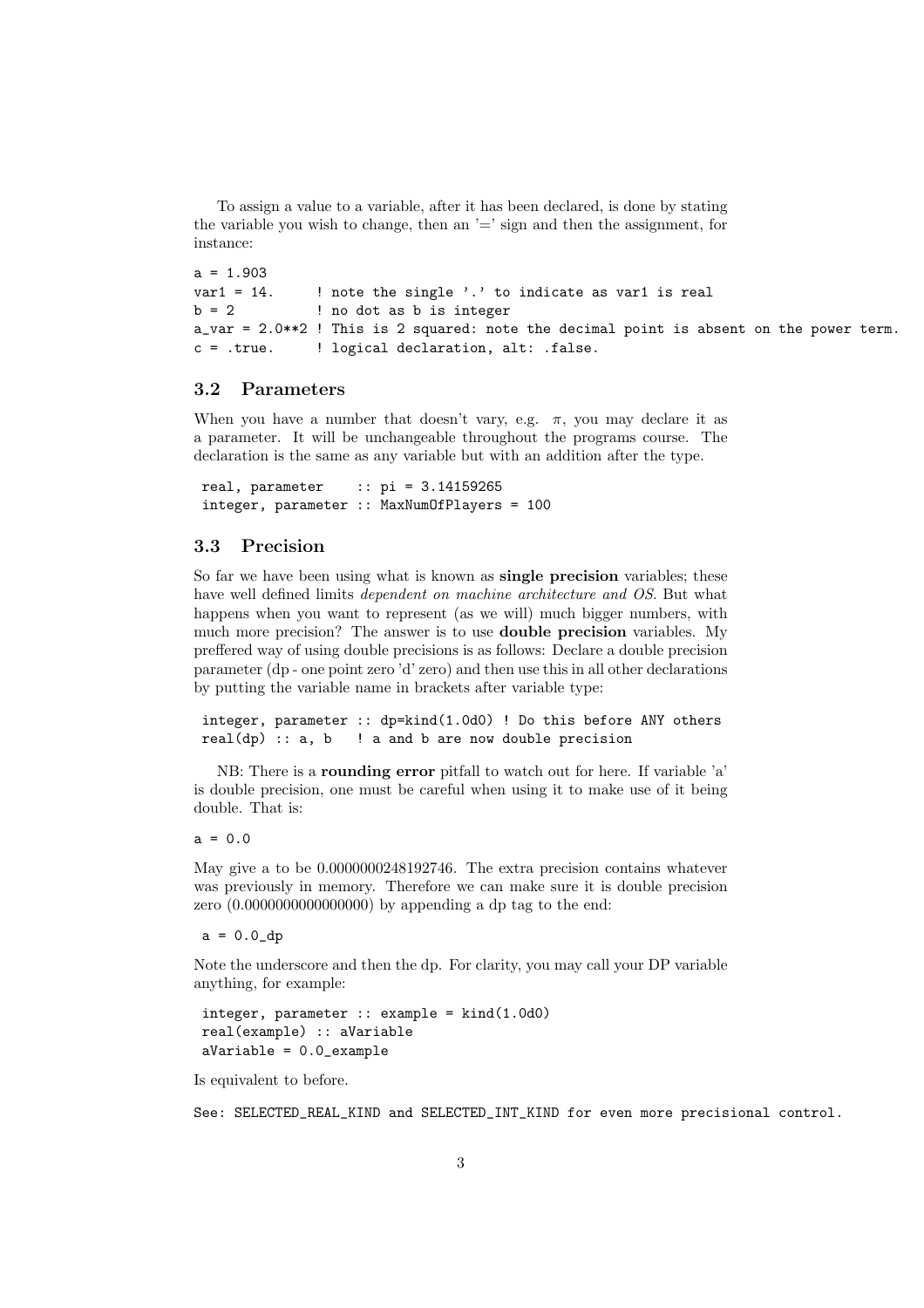#### 3.4 Conversion

To convert between real and integer you may use a number of operations.

#### REAL to INTEGER:

```
integer, parameter :: dp=kind(1.0d0)
real(dp) :: a
integer :: b
b = NINT(a) ! Nearest Integer
b = INT(a) ! Standard conversion; rounds DOWN.
b = \text{CEILING}(a) ! if a=1.9; b=2b = FLOOR(a) ! if a=1.9; b=1; same as INT
```
#### INTEGER to REAL

```
real :: a
integer :: b
integer, parameter :: dp=kind(1.0d0)
a = REAL(b) ! If b = 2; a = 2.00000000a = REAL(b,dp) ! for double precision, use this!
```
NB: Be careful with integer and real division! Often by default, mixed real and integer operations will be converted to purely real by the compiler, but this cannot be assumed. Always convert to real and never do integer/integer division. Why?

In summary to this section: ALWAYS USE DOUBLE PRECISION REALS and ALWAYS CONVERT TO REAL when doing mixed, integer/real operations.

### 4 Subroutines

Subroutines and functions are known collectively as 'subprograms' but behave in slightly different ways. Subroutines are perfect for separating a program into its component parts. By analogy, if I were to build a [simple] car I would need: a body; wheels; steering/control and an engine/power. Therefore I would break my program 'car' up into those self-contained, sub-parts; this makes it easier to take on each component individually.

Subroutines are extremely versatile and can generally do anything a program can do (including calling subroutines), but you can have more than one. Subroutines can have information passed to and from them, in what are known as dummy arguments. Here is a simple subroutine called by the main program, all it does is take two numbers, add them, and give the main program back the answer.

PROGRAM progone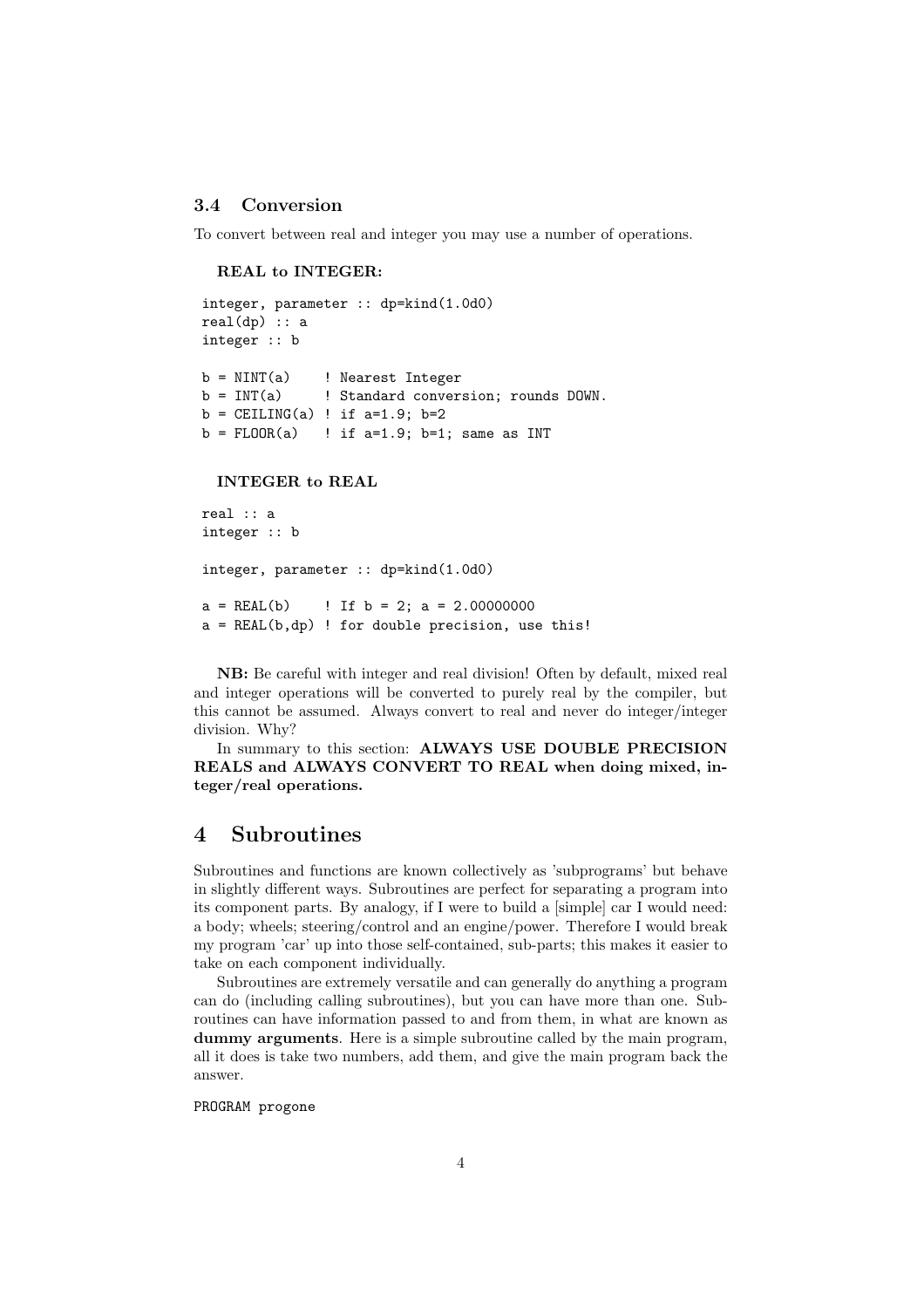```
IMPLICIT NONE
! declare variables
 integer, parameter :: dp=kind(1.0d0)
 real(dp) :: a,b,c,d,e,fa = 1.0b = 2.0d = 1.0e = 3.0! Call subroutine and pass a,b,c
 call addsubber(a,b,c)
! c now equals 3.0
! Note I can reuse the same subroutine with different numbers
call addsubber(d,e,f)
! f now equals 4.0
END PROGRAM
! After program has ended I can declare my subroutine.
SUBROUTINE addsubber(x,y,z)IMPLICIT NONE
! Local variable declarations
 integer, parameter :: dp=kind(1.0d0)
! Declare Dummy variables
 real(dp), INTENT(IN) :: x,y
 real(dp), INTENT(OUT) :: z
 z=x+y
```
#### END SUBROUTINE

Some very important things must be noted here:

- CALL is used when accessing subroutines.
- ARGUMENTS passed into the subroutine are in brackets after the name of the subroutine called, they must be of the same type and in the same order as where you declare the subroutine.
- INTENTS are essential. They decide how a variable passed into the subroutine is to be used. You only need to declare intents INSIDE subroutines. - Not programs OR functions! They can be of 3 types: IN, OUT or INOUT. Use IN if the variables are used but don't change inside the subroutine; use OUT for anything you purely wish to RETURN and use INOUT if you are passing something into a subroutine AND it will change whilst there.
- DUMMY VARIABLES. You may be asking how in the program I declared a,b and c; yet in the subroutine there was only x,y,z. This is allowed because the subroutine is CLOSED and doesn't 'know' about the a,b and c of the main program. It only knows there will be 3 numbers all reals, it will take the first two number, add them, assign this as the third and then return the third number. This is why they are knowm as dummy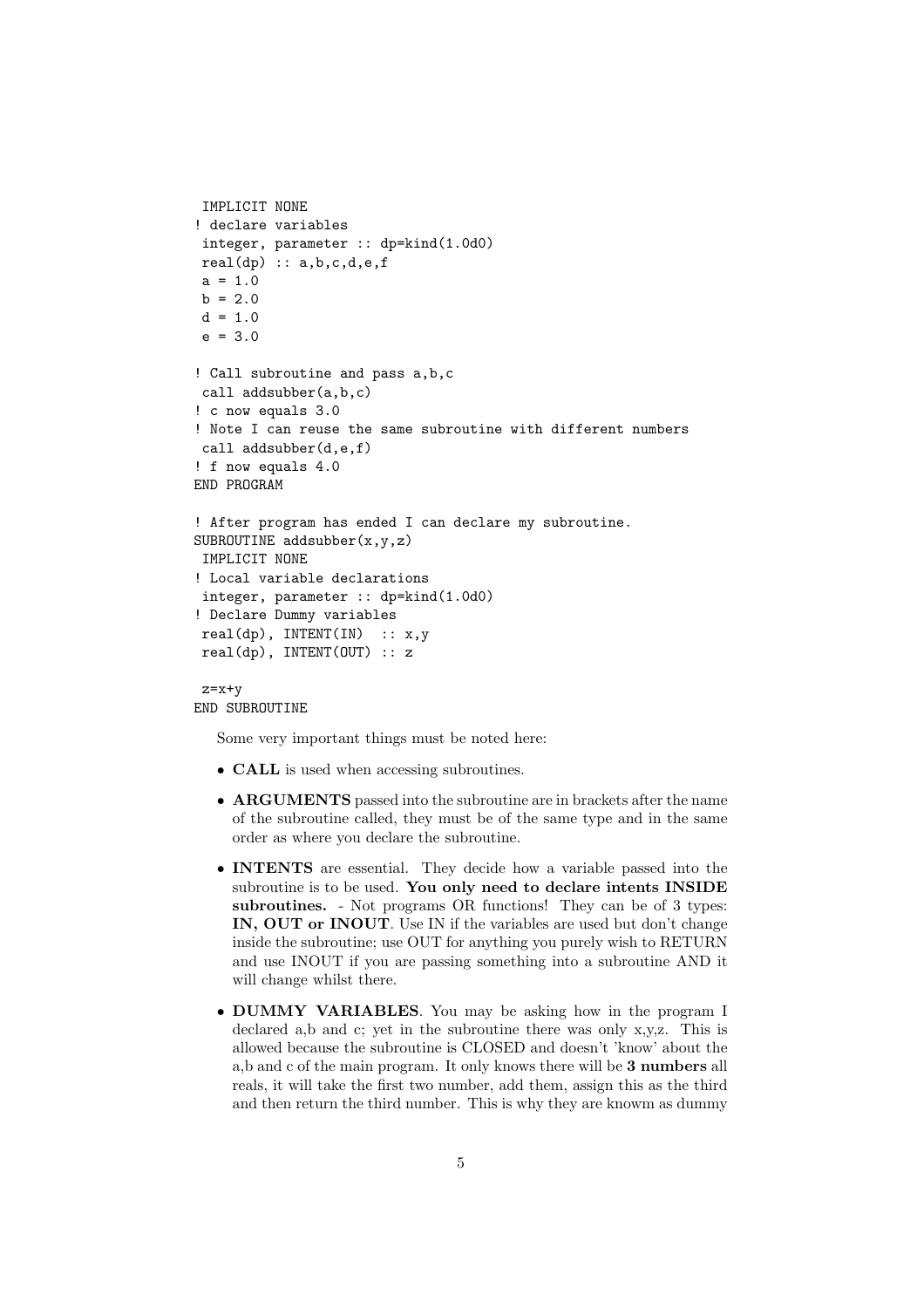variables; I could have called them a,b and c in BOTH the subroutine and the program.

• REUSING the subroutine with different numbers is allowed as with d,e and f above.

A few further things about subroutines: you can pass arrays into them, they don't even need to have arguments if you use modules (be careful with global declarations!)

## 5 Functions

Functions, as mentioned, are also subprograms. They differ from subroutines in how they are used and they need to be declared anywhere you wish to use them. It is best to consider them mathematically: for instance if I wanted a function  $f(x) = cos(x) + sin(x)$ . I will give the function a name (myFunc), I want to assign the variables  $y=f(x=2)$  and  $z=f(x=3)$  in a program. I do so as follows.

```
PROGRAM myProg
 IMPLICIT NONE
! Function Declarations:
 real, external :: myFunc ! Real as myFunc returns REAL number.
! Variable declarations:
real :: y,z, j! Use function:
y = myFunc(2.)! Alternatively:
 j = 3.0z = myFunc(j)END PROGRAM
REAL FUNCTION myFunc(x)IMPLICIT NONE
 real :: x
! Note the VALUE of the FUNCTION uses the FUNCTION NAME
myFunc = COS(x) + SIN(x)END FUNCTION
```
This bears repeating: Note the VALUE of the FUNCTION uses the FUNCTION NAME. Inside the myFunc function I give what the function is equal to by using the function name: myFunc =  $f(x)$ . Inside the main program I use the function as though IT IS A NUMBER, making sure to declare it at the top. You can pass more than one argument into a function.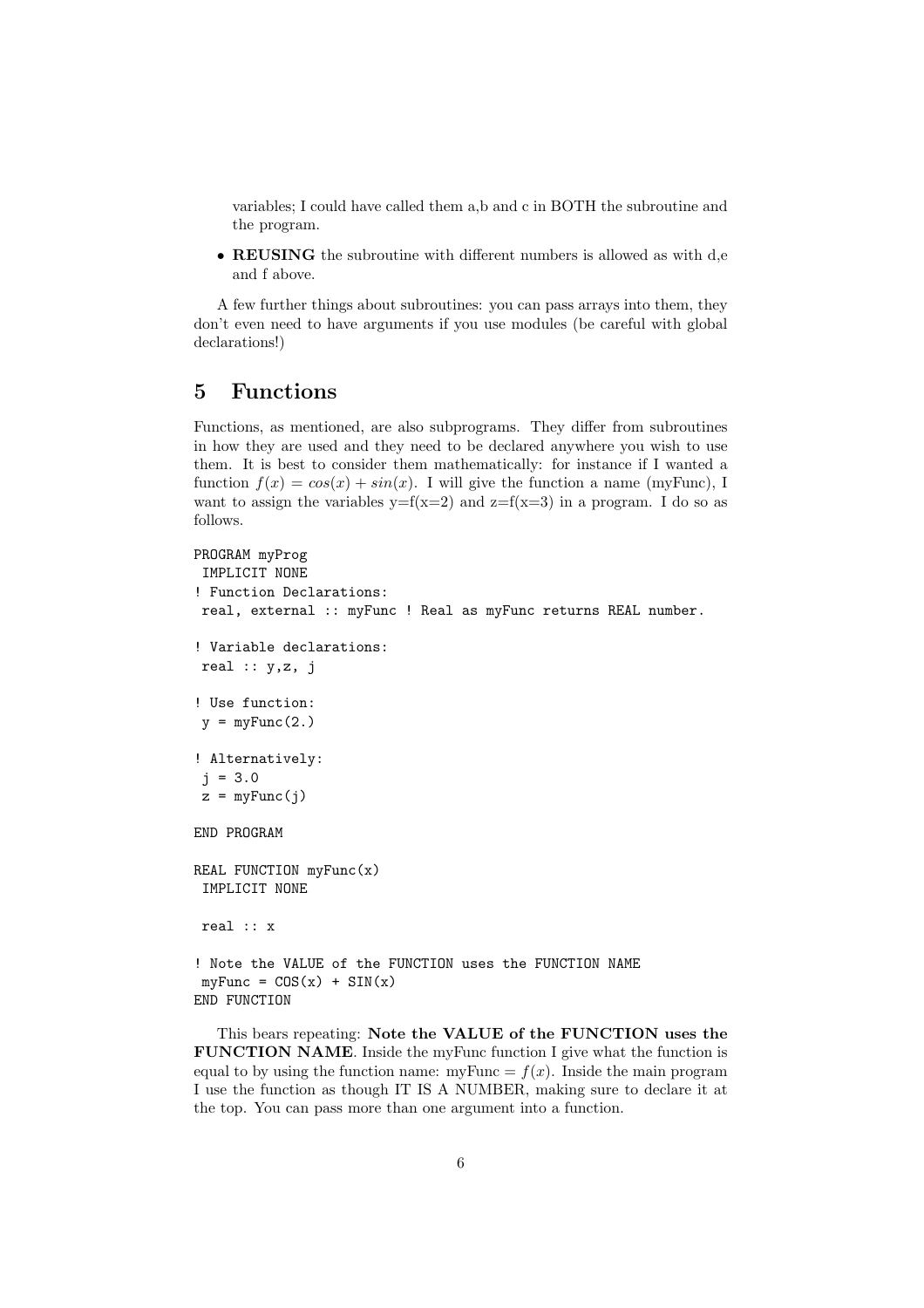### 5.1 Intrinsic Functions

There are many functions which are included in Fortran (compiler dependent for extras) these include, in a non-exhaustive manner:

| SIN(x)          |                    | Returns sine of x                              |
|-----------------|--------------------|------------------------------------------------|
| COS(x)          |                    | Returns cosine of x                            |
| EXP(x)          | Returns e**x       |                                                |
| SQRT(x)         | Returns sqrt $(x)$ |                                                |
| $\text{ABS}(x)$ |                    | Returns absolute value of $x$ e.g. abs(-29)=29 |

You can see they work much as their mathematical equivalents; most trigonometric functions  $(ATAN = arctan)$  are included. See reference books for further information.

## 6 Modules

Modules become increasingly important with larger programs or bigger software (i.e. group) projects. You may declare variables, arrays, functions, subroutines etc... in a module and then any program or subprogram you wish to 'share' the variables just has to 'use' the module containing them.

For small level programs, modules are useful if you are certain that there will be no multiple instances of the same variable declared, and don't wish to keep re-declaring the same variables. Modules must be declared BEFORE program. A often reuse modules for common constants:

```
MODULE uni
 IMPLICIT NONE
 SAVE
! Universal constants, eg pi, double precision=dp etc...
! Other than dp and sp, all parameters have uni_ as prefix to signify universal constant
 integer, parameter :: dp=kind(1.0d0), sp=kind(1.0)
 REAL(DP), PARAMETER :: uni_PI=3.141592653589793238462643383279502884197_dp
 REAL(DP), PARAMETER :: uni_TWOPI=6.283185307179586476925286766559005768394_dp
 real(dp), parameter :: uni_DegreeConverter=uni_Pi/180.0_dp
 real(dp) :: uni_1overroot2pi
 real(dp) :: uni_emass=9.1093826*10e-31, uni_echarge=1.60217653*10e-19
END MODULE
MODULE progmod
 use uni
 IMPLICIT NONE
 SAVE
 real(dp) :: CommonVar
END MODULE
PROGRAM myProg
```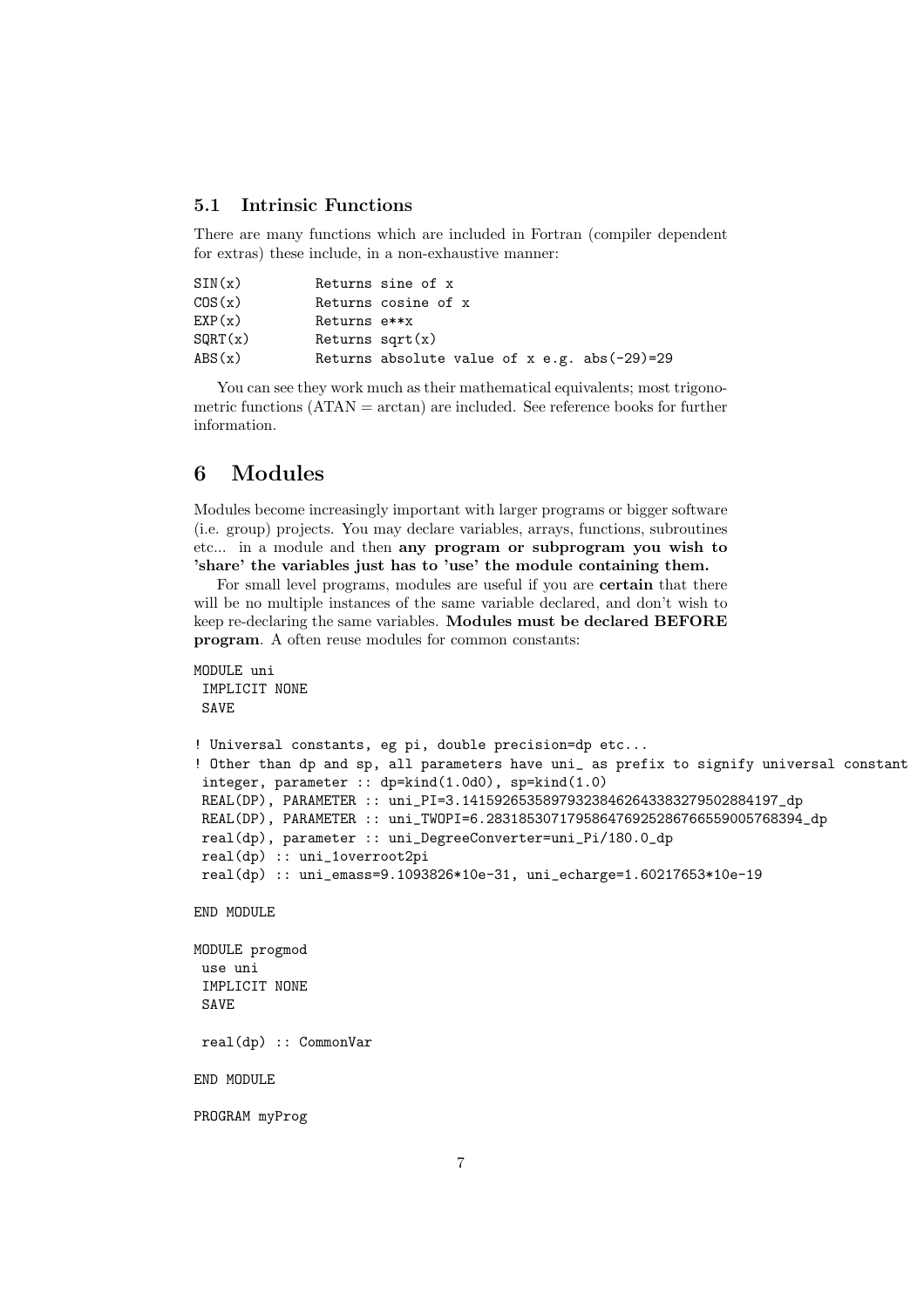```
use uni
 use progmod
 IMPLICIT NONE
! This is a local declaration
real(dp) :: aa = 0.5*uni_emass
 call mySubRout
! CommonVar now equals 2.0
END PROGRAM
SUBROUTINE mySubRout
 use uni
 use progmod
 IMPLICIT NONE
 CommonVar = 2.0 dp
END SUBROUTINE
```
Note the only declarations outside of modules are for LOCAL variables only, for instance, above, the subroutine mySubRout does not 'see' or 'know about' the variable 'a', however, after the subroutine is called, BOTH the program and SUBROUTINE (and anywhere else that uses 'progmod') see the 'CommonVar' has changed to 2.0.

To summarise:

- MODULES must be written before anything else.
- You utilise a module with the use command followed by the module name.
- 'USE modname' is done BEFORE IMPLICIT NONE
- Modules may 'use' other modules. NB: in above, as 'progmod' uses 'uni' anything using 'progmod' will also be using 'uni'.
- See reference material for the more information on modules.

## 7 Arrays

An array can be seen as an ordered set of values stored contiguously (i.e. all connected in memory); if it helps you can think of arrays as vectors or matrices, or pictorially as a co-ordinate system on a map:

If I take a 2x2 box. I can refer to to any **element** of the box using an  $(x, y)$ cartesian coordinate system; the first element corresponding to  $(x=1,y=1)$  and the last to  $(x,y)=(2,2)$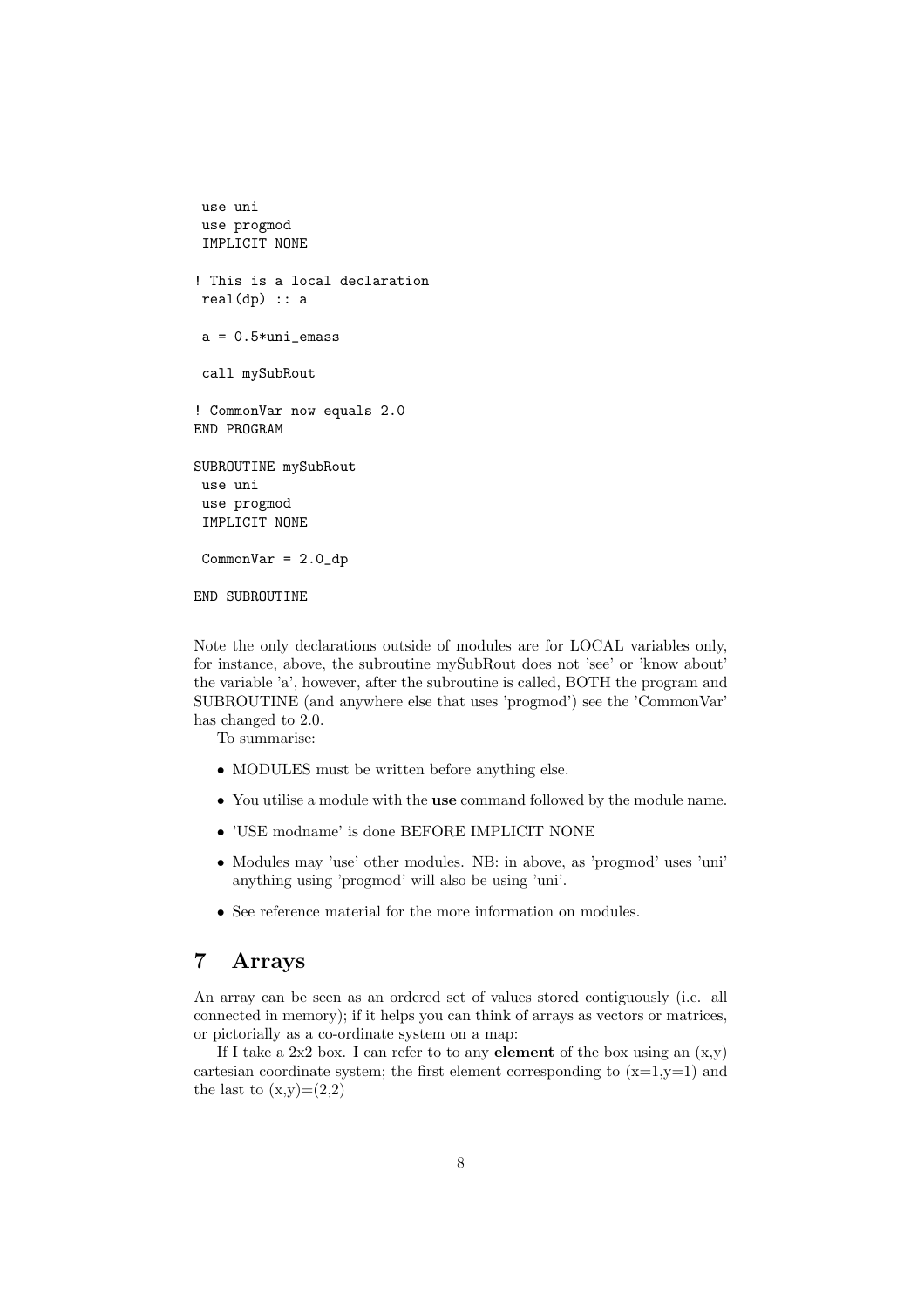| (1, 2) | (2, 2) |
|--------|--------|
| (1, 1) | (2, 1) |

Using the diagram above, if I asked you which element of the diagram below corresponds to the smaller black circle, you would reply with..........? And the small white cirle...........?



In this second diagram we have assigned VALUES to array elements. Okay, so it is only in pictorial form, however, we could still refer to the VALUES the array element contained using the  $(x,y)$  system. So if I said  $\mathbf{box}(1,2)$  it would be the same as saying 'nested circles'. This is how we use arrays in fortran, only the box can be one dimensional or more.

```
PROGRAM myProg
IMPLICIT NONE
! Variable Declarations
integer, parameter :: dp = kind(1.0d0)! Array Declarations:
integer, dimension(2,2) :: intray
real(dp), dimension(-10:10) :: realray
! Advantages of arrays are you can do WHOLE ARRAY OPERATIONS:
! Without specifying a 'coordinate', EVERY element will be addressed
intray = 0 ! This sets ALL elements to 0
realray = 0.0_dp ! As does this but 0.00000000...
```
#### END PROGRAM

Here I have declared a two-dimensional INTEGER ARRAY (therefore it can contain values which are integers: -2874, 34, 1, 2 etc) and a one-dimensional, double precision, REAL ARRAY. Lets now look at the declarations themselves. We can see that the declaration is vey similar to variable declarations with the added DIMENSION(from:to,from:to) statement, where 'from' and 'to' are integers. By default Fotran starts arrays from 1: so that 'intray', from above, has dimension(1:2,1:2), but as we can see, it is possible to declare arrays to start from virtually anywhere. The dimensions themselves are separated by a comma; a 3-D array would have  $DIMENSION(x,y,z)$ .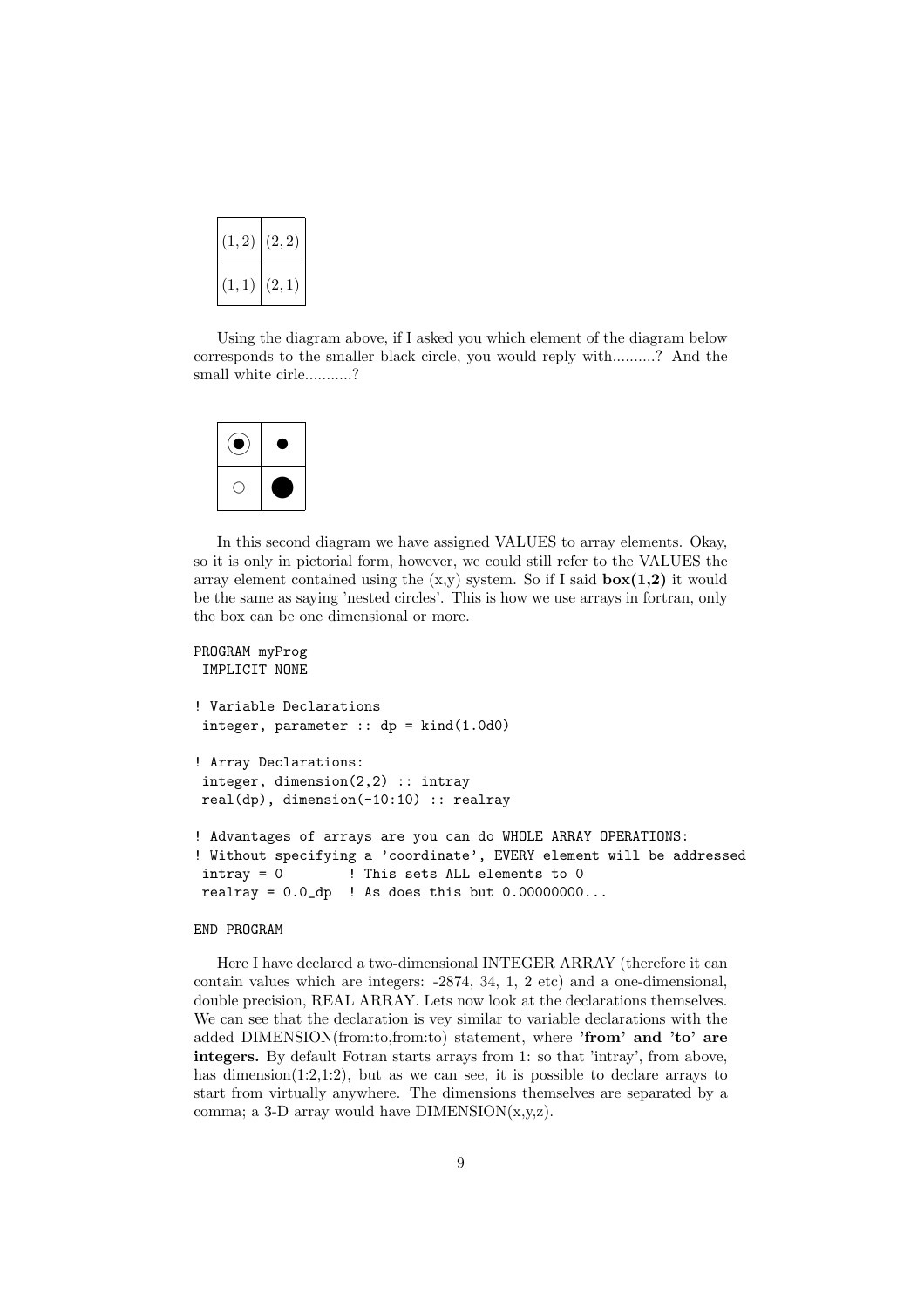To access an array element we use its 'coordinates' as was discussed above:

 $intrav(1,1) = 1$  $intrav(1,2) = 2$ realray(-4) = 292387.23232323 realray(0) = real(intray(1,1),dp)\*16.0\_dp + realray(7)

### 7.1 Allocatable Arrays

There are different types of arrays, even boolean, but what about if I don't yet know how big I want my array? I know I need to have an array but am not sure how big it is. In these cases it is possible to use ALLOCATABLE ARRAYS. There are a couple of fundamental differences in both the behavious and declarations of these arrays.

```
real(dp), allocatable, dimension(:,:) :: myArray
```
The declarations require the additional 'allocatable' statement, but when it comes to dimension we need to use colons and commas to indicate how many dimensions it is to have, that is its shape. As you can see from the previous example, a 2-D array has been declared. At some later time, I find out that I wish to have the dimensions of length n and m respectively, where n and m are integers we have discovered (or a user inputted). Now I use the **allocate**() statement:

```
allocate(myArray(n,m))
```
I am now free to use myArray like any other array; care must be taken to deallocate the array once its use has completed, to prevent memory leaks. I can de/allocate more than one array at a time, separating using commas.

```
deallocate(myArray)
```
Allocatable arrays have advantages in both the size of array allowed can be bigger, and in some instances they are quicker. But by far the greatest strength lies in their flexibility.

### 7.2 Intrinsic Array Operations

There are many intrinsic functions to act on arrays, a select few which may be of use are:

| SUM       | ! Sets 'a' to be the sum of all element values in array              |  |  |
|-----------|----------------------------------------------------------------------|--|--|
| MAXVAL    | ! Returns the minimum value in an array                              |  |  |
| MINVAL    | ! Returns the maximum value in an array                              |  |  |
| MAXLOC    | ! Returns location (element number) of maximum value                 |  |  |
| MINLOC    | ! Returns location of minimum value                                  |  |  |
| ALLOCATED | ! Returns allocation status of an array                              |  |  |
| TRANSPOSE | ! Transpose an array onto another array with switched dimensions     |  |  |
|           | ! NB: array must be of rank 2                                        |  |  |
| CSHIFT    | ! Circular shift all elements (to left or right)                     |  |  |
| EOSHIFT   | ! End of shift all elements (but loses one end and other end is 0.0) |  |  |
|           |                                                                      |  |  |

There are many more intrinsic functions to arrays (See pg. 464 of Lahey) and each function above is able to take additional arguments.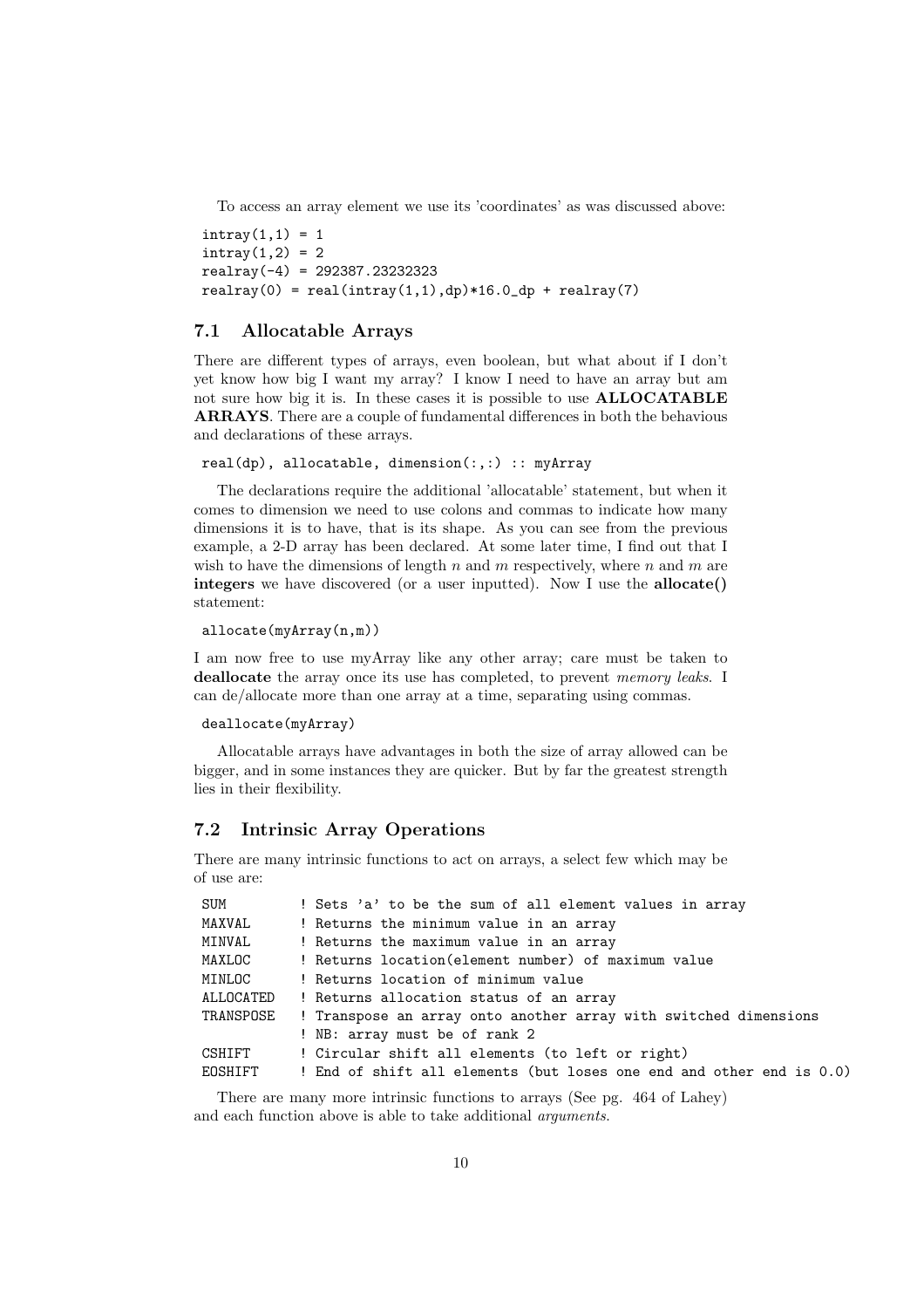## 8 IF and SELECT CASE statements

IF statements (and later SELECT CASE) provide the basis for logical program control. An IF statement must always have a corresponding END IF. They work as follows:

```
IF (statement to be true) THEN
    !ACTIONS IF STATEMENT TRUE
ELSE IF (other condition) THEN
    !ACTIONS IF FURTHER CONDITION MET BUT FIRST CONDITION NOT
ELSE
    !ACTIONS IF STATEMENTS ARE FALSE
END IF
or
IF (statement to be true) THEN
    !ACTIONS IF STATEMENT TRUE
ELSE
    !ACTIONS IF STATEMENTS ARE FALSE
END IF
or
 IF (statement to be true) THEN
    !ACTIONS IF STATEMENT TRUE
END IF
```
There are a couple of ways to give the '(statement to be true)' bit: if using BOOLEAN/LOGICALS we can just use the variable name.

```
logical :: testvar = .true.
if(testvar) then
  print *, "It IS true"
else
 print *, "It's the LIES I can't stand!"
end if
```
In this example the program will print, to the screen: "It IS true" as we set testvar as true; continue to note there is no difference between capitals and lowercase. Conversely, one can use the .NOT. statement to mean 'execute if this condition is false'. Ordinarily however we may want to say: do this if x is greater than y.

### 8.1 Greater/Less than, Equal to

 $IF(x.get.y)$  THEN ! operations to do END IF

Forgetting the THEN statement is a constant source of error. Check your syntax! There are many ways of giving the logical arguments, including symbolically. It is of personal preference to use letters as I find them easier to remember, a few examples: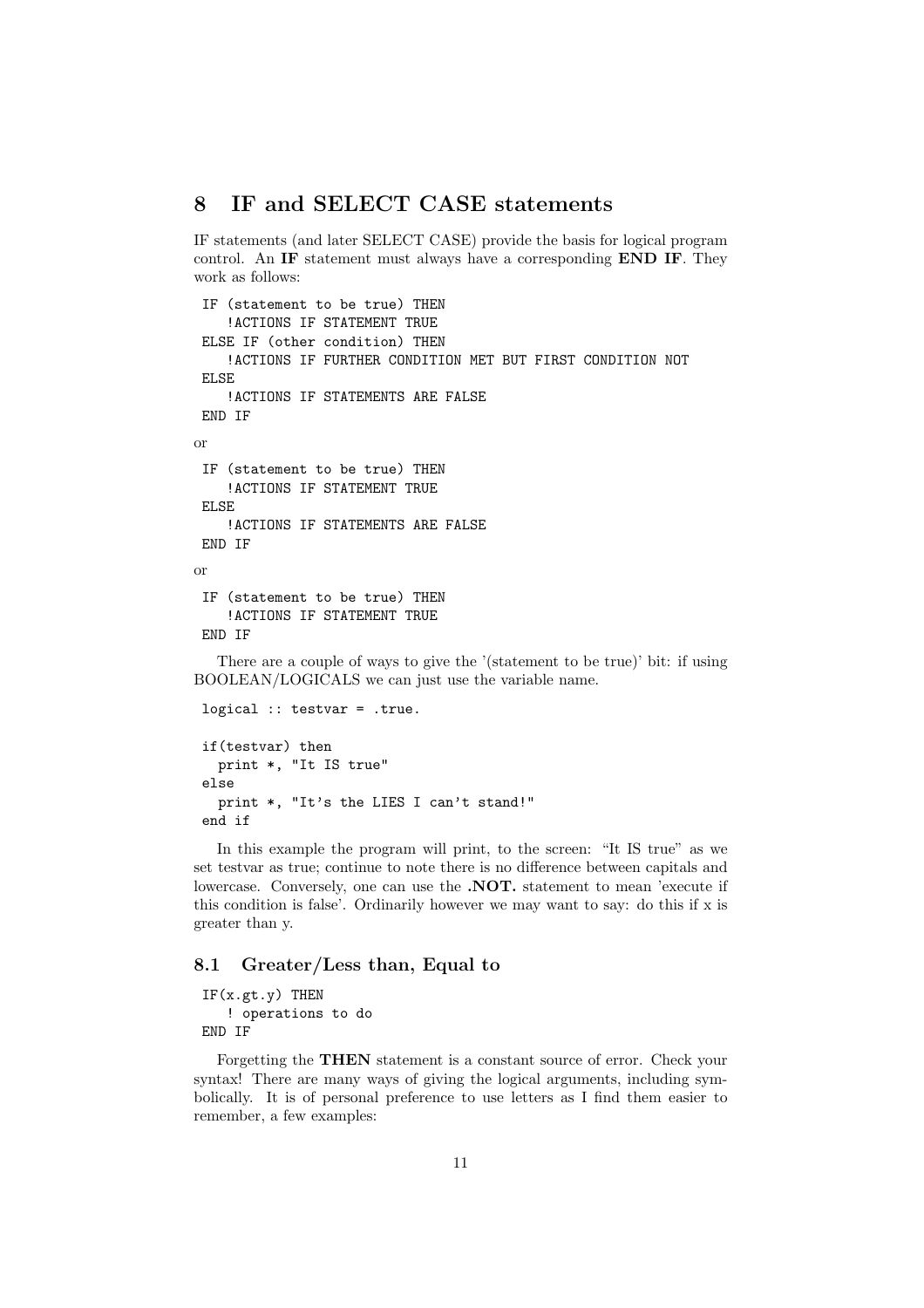| $eq. or =$    | - equal to                 |
|---------------|----------------------------|
| .ne. or $/=$  | - NOT equal to             |
| .lt. or <     | - less than                |
| .le. or $\le$ | - less than or equal to    |
| .gt. or $>$   | - greater than             |
| .ge. or $>=$  | - greater than or equal to |
| .AND.<br>.OR. | - To combine conditionals. |

For example, if we wish to say 'If x is in the range  $(0-4)$ ' we could use:

IF(x.ge.0.AND.x.le.4) THEN

Please see as many sources of literature as you can until you understand logical constructs. There are many additional conditions and methods that have been purposefully omitted for brevity.

### 8.2 SELECT CASE

A SELECT CASE statement (or simply CASE statement) may be crudely regarded as a glorified, nested, IF statement. Its benefits arise when you have a multi-conditional operation. If opens with **SELECT CASE**(test variable) and ends with END SELECT. Say if we have an integer, called 'test': if its value is 1 or 2 then set 'x' to be equal to 'test', else if  $test = 3$  set 'x' to equal 25, else if  $test = 4$  set 'x' to be 49; for all other values of 'test' set  $x = 0$ .

```
SELECT CASE(test)
  CASE DEFAULT
     x=0CASE(1:2) ! This means 1 to 2.
      x=test
  CASE(3)
     x=25CASE(4)x=49
END SELECT
```
We can immediately see this becomes much clearer than using IF statements. CASE statements aren't limited to INTEGER values, we can even use CHARACTERS (for more information, nothing beats a good book). This next example insults people based on what day of the week it is; note how the DEFAULT value will be a week day.

```
CHARACTER(LEN=256) :: day
SELECT CASE(day)
  CASE DEFAULT
     print *, "Enjoy work, loser!"
  CASE("Wednesday")
      print *, "Did you get the memo requiring all TPS reports to have covers?"
  CASE("Saturday")
```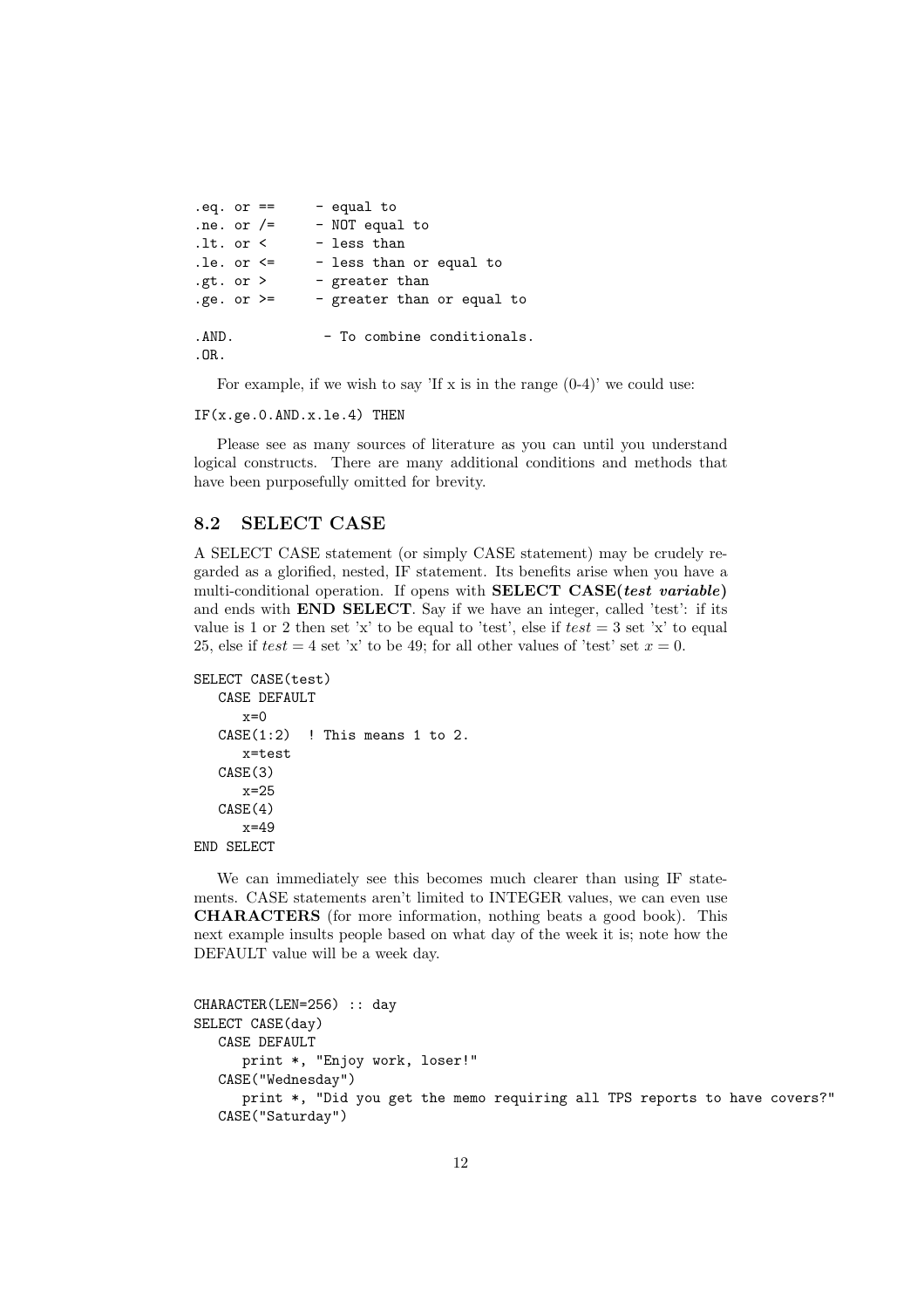```
print *, "Enjoy the hangover!"
   CASE("Sunday")
     print *, "Sunday, bloody Sunday... how's that report for Monday coming?"
END SELECT
```
## 9 DO loops

DO loops may be seen as the 'engine' of a program, they are used for repeating operations, incrementing operations, acting on consecutive elements of an array etc... You begin with DO counter=start,end,steps where steps is optional and conclude with an END DO.

NB: Always make sure to use INTEGERS with loop counters.

```
program dotest
 implicit none
 integer :: i, a,b,c
 do i=1,10,2
    print *, i
 end do
 a=1
b=10
 c=2do i=a,b,c
    print *, i
 end do
```
### end program

The output from above would be to print "1,3,5,7,9" to the screen, twice. As stated, the 'steps' statement is optional, it is somewhat traditional to use 'i', 'j' and 'k' (in that order) for DO loops.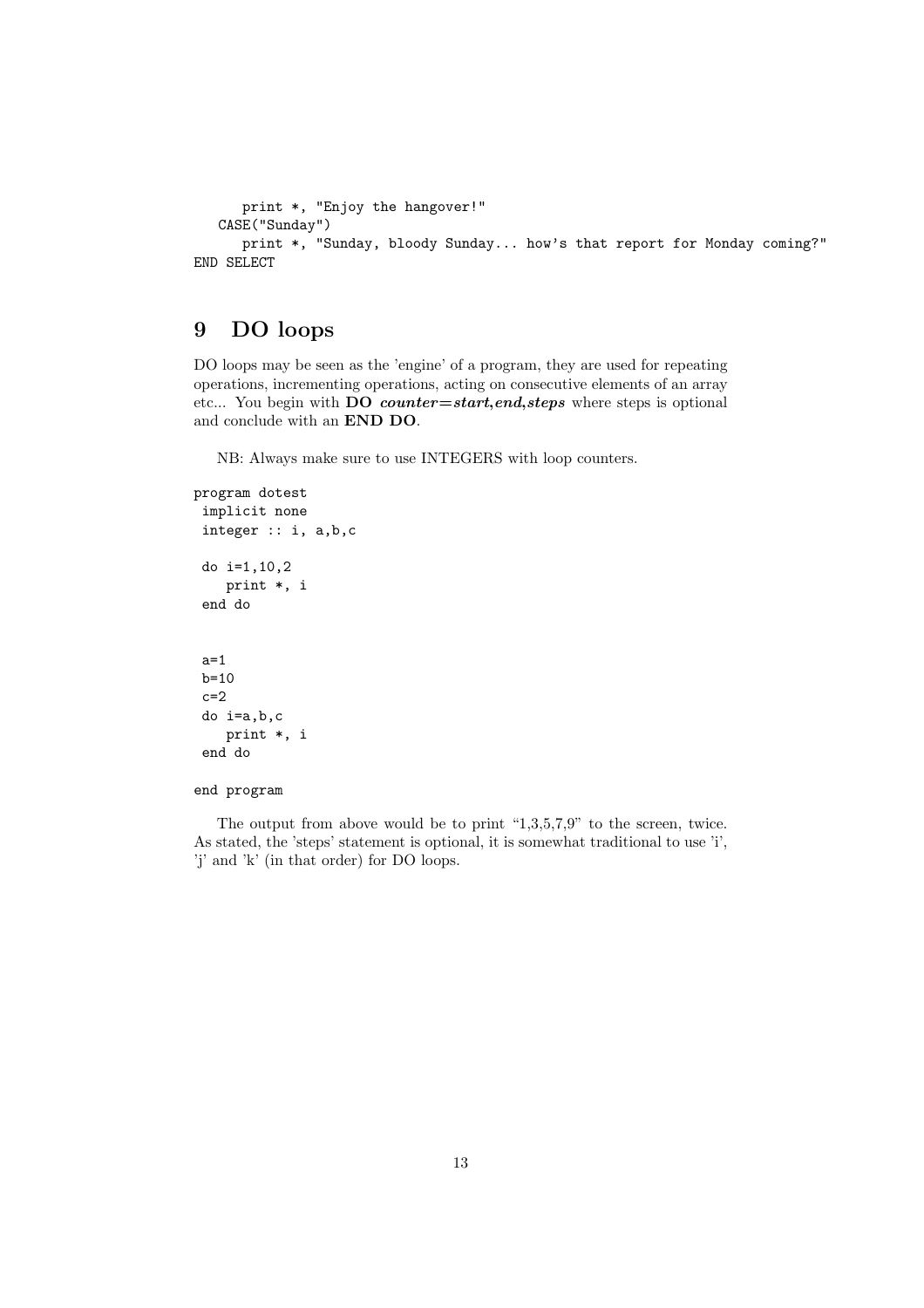DO loops may be nested inside each other, the inner loops will complete first.

```
do i = 1, imax
   do j=1,jmax
      do k=1,kmax
         print *, i,j,k
      end do
   end do
end do
```
If  $imax = imax = kmax = 2$  the output of the previous program would be:

i,j,k 1,1,1 1,1,2 1,2,1 1,2,2 2,1,1 2,1,2 2,2,1 2,2,2

#### 9.1 Infinite DO loops

Sometimes you just want a program to run 'until it's done'. You don't know how many timesteps are needed, or how many points you wish to go over, it may be an unspecified domain: the point is the program must run until it has the answer, then stop. Fortunately there are special cases of DO loops that never stop until YOU tell it to (always remember the ultimate 'off switch' is to pull the power from the wall! - also NEVER do this!), these are Infinite DO loops. The syntax is like that of an ordinary DO loop but with: no counter, no start point, no stop point and no steps:

DO

```
x = x + 1 ! take value of x, add one, assign that number to x
END DO
```
This program will never end, it will keep adding 1 to x; even when x is as big as it can be – in which case it will 'cycle' over and flip to the *lowest* it can be – and so on. Infinity is a long time, luckily computers are patient enough to wait for it; unluckily they are patient enough to wait for it when we are not.

So, how do we make these things stop? We do so by way of an EXIT command: when a condition has been met (i.e. when the answer has been found or some preset limit has been reached), remember we use IF statements to check this, then you may simply type EXIT. Be careful as anything else inside the loop you wanted to do before exiting must be written before the EXIT command.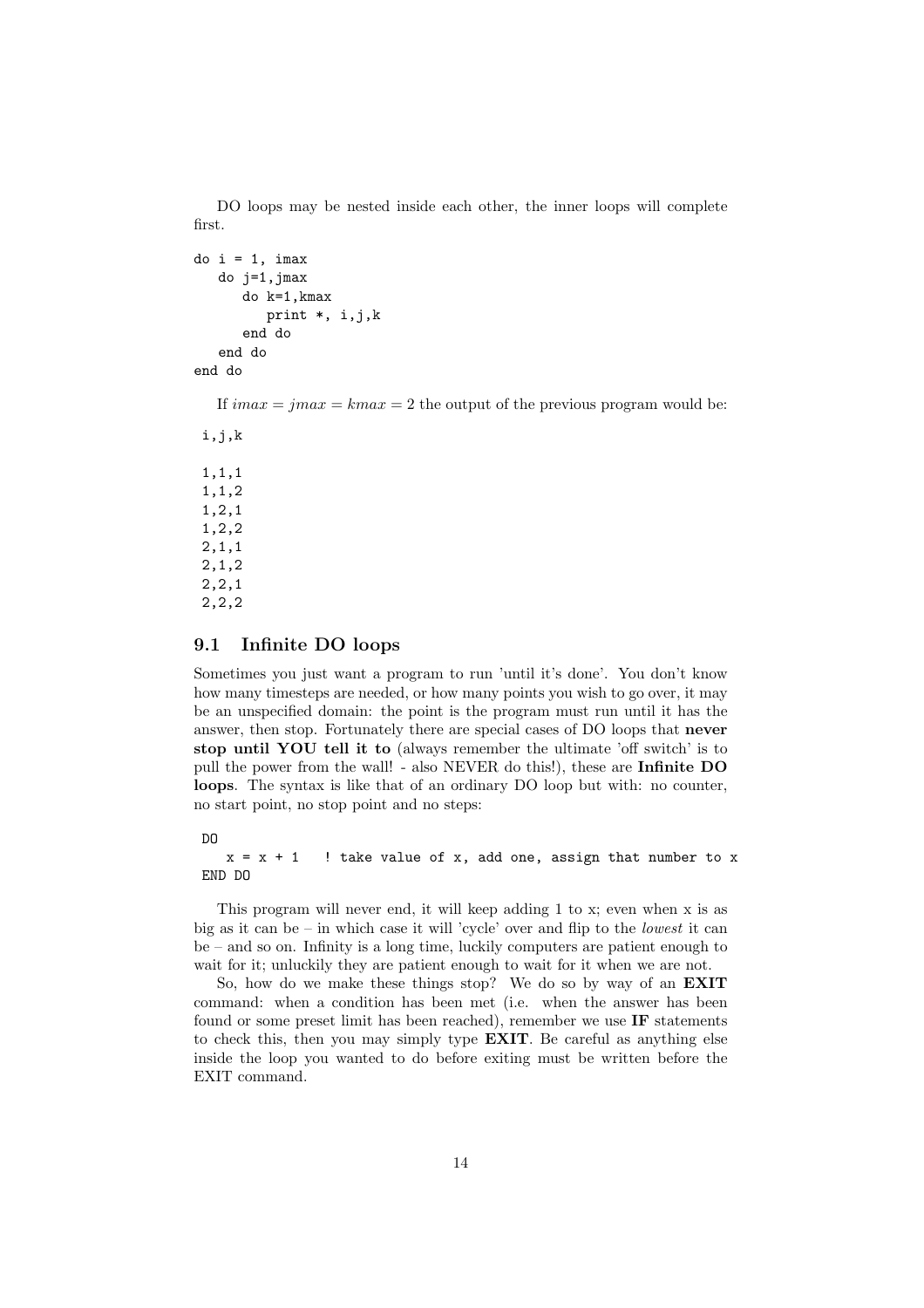```
DO
   if(condition met) then
      ! Anything to do before leaving loop
      ! do here.
      EXIT
   end if
END DO
```
Be aware that EXIT will only quit the loop it is enclosed by.

```
DO
   DO
      if(condition met) then
         exit
      end if
   END DO
END DO
```
Note that this is still an infinite DO loop since we only exited the innermost loop. Be careful!

In Linux, if you suspect your program to be trapped in an infinite loop, type  $\boldsymbol{CTRL-C}$  to quit the program - do this from the command line where the program was executed.

### 10 Input

When you want the USER to input the value of a variable during the running of the program, use the READ statement.

```
program readtest
 implicit none
 integer :: b
 print *, "Please enter a value for b:"
 read *, b
 print *, b
```
end program

The program accepts a value 'b' from the user and prints it back to confirm, try it for yourself. The READ statement is very useful as it means that you don't have to re-compile to change one variable, it is also extremely powerful when combined with allocatable arrays; for instance, declare an allocatable array, allocate it based on the users input and then fill every element in that array as the REAL value of its INDEX (that is it's corresponding, 1-D 'coordinate').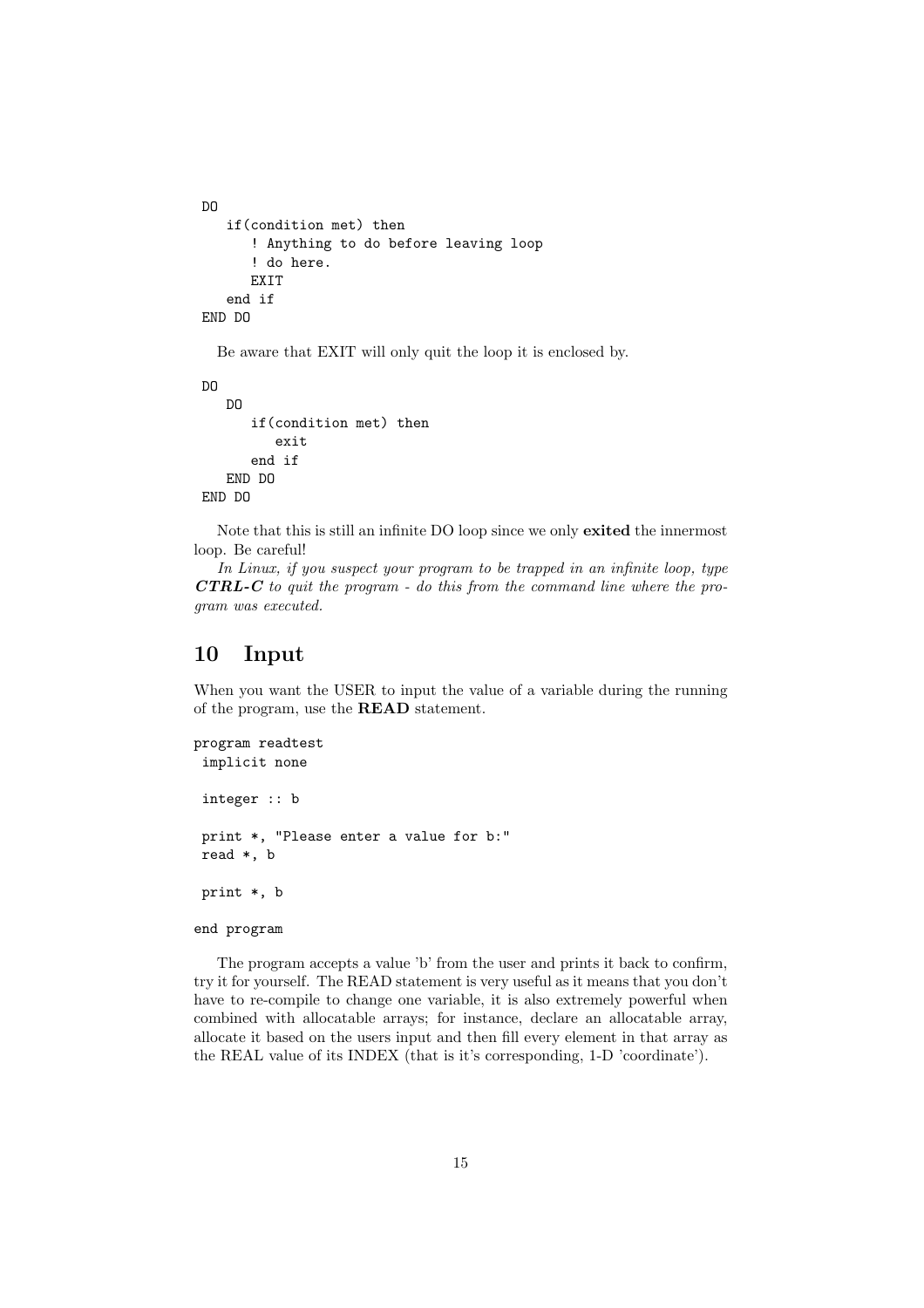```
program readtest
 implicit none
 integer :: b,i, imax
 real,allocatable, dimension(:) :: oneDarray
 print *, "Please enter a value for b:"
 read *, b
 allocate(oneDarray(1:b))
 do i = 1, b
    oneDarray(i) = real(i)end do
 deallocate(onedarray)
end program
```
## 11 Output

We have seen, without explanation, copious use of the **PRINT** statement. This merely prints whatever follows it to the screen; for multiple things, separate with a comma. Make sure you include the \*, after PRINT, this ensures standard formatting. Enclose strings(words) in quotation marks or apostrophes. Examples:

```
print *, "hello, the variable x is", x, 'which is nice'
print *, x,y,z
```
### 11.1 External Files

Perhaps you wish some data to be more permanent than just being written to the screen; you may even wish to draw a graph in your life; computers are very good at them. In order to WRITE to an external file you need a UNIT number:

```
write(22, *) x,y,z
```
This will write x,y and z (separated by a standard delimmiter such as space or tab) into the file FORT.22 (filename is compiler dependent). The UNIT in this case was 22; certain units are reserved, as a rule of thumb: start above 20. If you wish to do something more exotic/professional then you require an OPEN statement with corresponding CLOSE statement when you are finished using it.

```
program writetest
 implicit none
 integer :: i
 integer :: ios ! this is a standard name for error checking
```